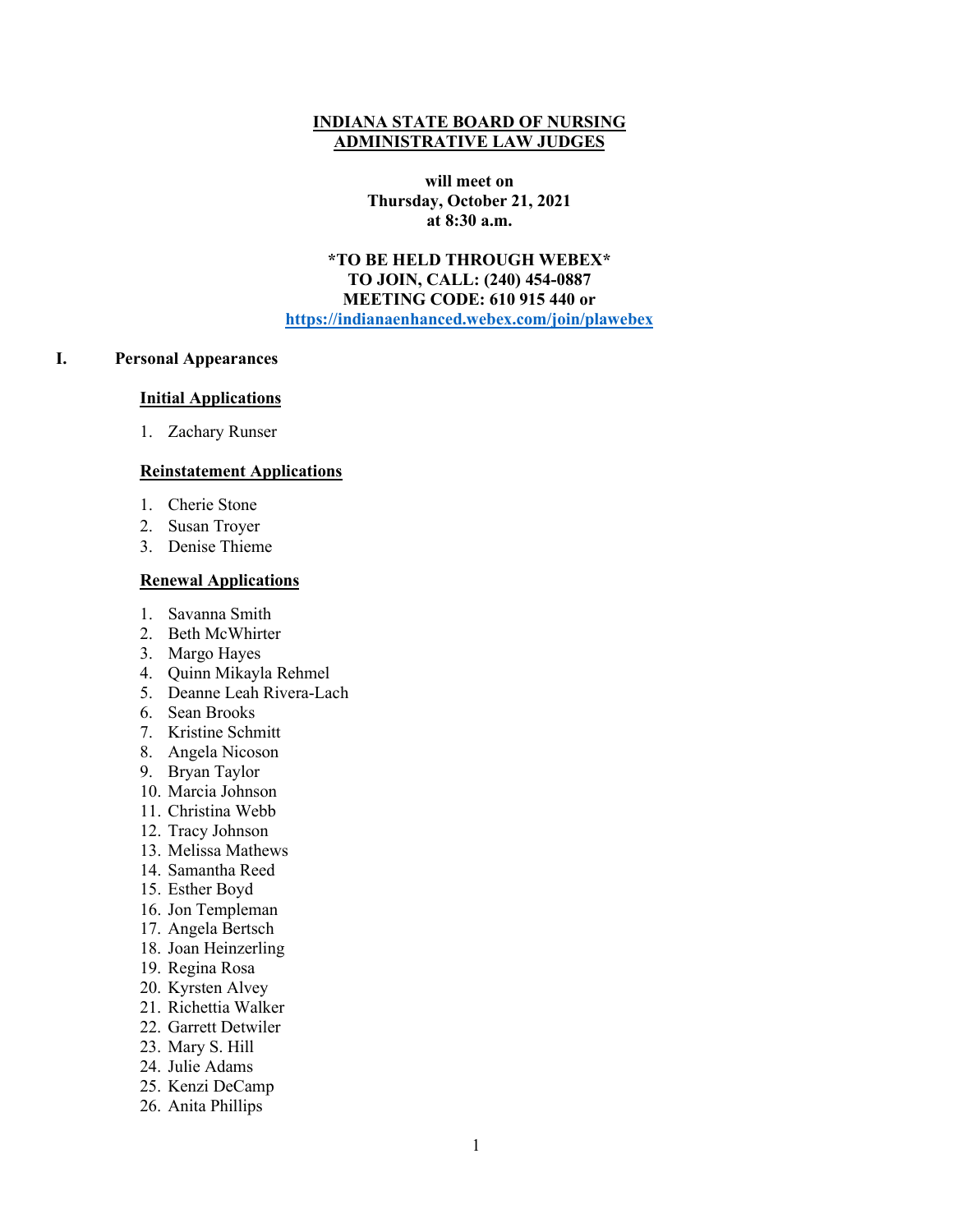- 27. Bailey Scott
- 28. Jody Van Wagner
- 29. Dorinda Mosbrucker
- 30. Rachael Davis
- 31. Irene Ponce
- 32. Pamela Breedlove
- 33. Michael Casse
- 34. Diann Randall
- 35. Michael Lovell
- 36. Marcia Groff
- 37. Kara Hadley
- 38. Laura Highmiller
- 39. Amber Hoskisn
- 40. Greg Brooks
- 41. Courtney Ryan Ramroop
- 42. Jonathan Steffen
- 43. David Almendarez
- 44. Sara Bush
- 45. Susan Dee Kiracofe
- 46. Catherine Blackq
- 47. Luke A Eichorn
- 48. Victoria Eichorn
- 49. Tammy Miegl
- 50. Kara Yaraschefski
- 51. Matthew Bomba
- 52. Cindy Everett
- 53. Elizabeth Van Overberghe
- 54. Deisha Washington
- 55. Jennifer Bailey
- 56. Windy Kemp
- 57. Mari Decker
- 58. Melissa Smith
- 59. Melissa Anthony
- 60. Danielle Cruz-Lopez (Alvarez)
- 61. Amber Richey
- 62. Tammy Moehle
- 63. Alicia Cobbs-Jefferson
- 64. Jordan Wagner

### **II. Default Hearings 2:00 p.m.**

- 1. In the Matter of the License of Jeremy McDaniels, 27074286A Administrative Cause No. 2019 NB 0149
- 2. In the Matter of the License of Staci Schuck, 27059521A Administrative Cause No. 2019 NB 0161
- 3. In the Matter of the License of Crystal Kincaid, 28172633A Administrative Cause No. 2020 NB 0016